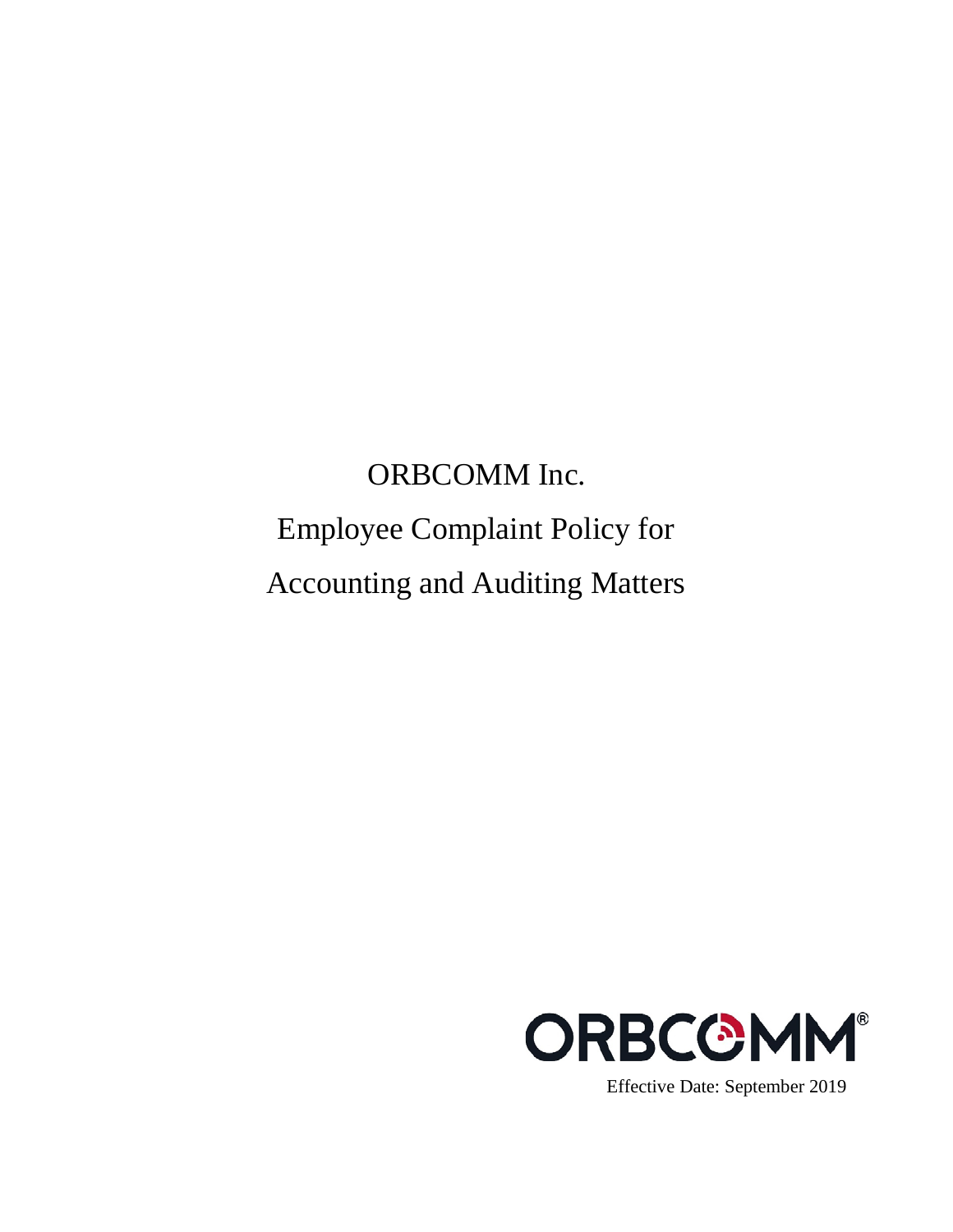# **Introduction**

 Any employee of ORBCOMM Inc, including its affiliates and subsidiary entities the "Company") may submit a good faith complaint regarding accounting or auditing matters to the management of the Company without fear of dismissal or retaliation of any kind. The Company is committed to achieving compliance with all applicable securities laws and regulations, accounting standards, accounting controls and audit practices. The Company's Audit Committee will oversee treatment of employee concerns in this area.

In order to facilitate the reporting of employee complaints, the Company's Audit Committee has established the following procedures for (1) the receipt, retention and treatment of complaints regarding accounting, internal accounting controls, or auditing matters ("Accounting Matters") and (2) the confidential, anonymous submission by employees of concerns regarding improper Accounting Matters.

# **Reporting and Investigation**

It is the Company's policy to encourage employees who reasonably believe that improper Accounting Matters have occurred or are occurring, to report those concerns to management. Examples of improper Accounting Matters could include, among other things:

- fraud or intentional error in the preparation, evaluation, review or audit of any financial statement, tax return or other financial report of the Company;
- fraud or intentional error in the recording and maintaining of financial records of the Company;
- deficiencies in or noncompliance with the Company's internal accounting controls;
- misrepresentation or false statements to or by an officer or an accountant regarding a matter contained in the financial records, financial statements, tax returns or other financial reports of the Company;
- deviation from full and fair reporting of the Company's financial condition; or
- taking any action to coerce, manipulate, mislead or fraudulently influence the Company's external auditor in any way that would render the Company's financial statements materially misleading.

Employees may report improper Accounting Matters directly to our General Counsel by phone, email or letter. An employee who makes such a report may then be requested to document the report further.

Alternatively, any employee may raise those concerns anonymously by calling the Company's Employee Hotline at (844)-884-0119 or via the Internet [\(http://orbcomm.ethicspoint.com/\)](http://orbcomm.ethicspoint.com/). International local numbers for the hotline are located on the ethicspoint website.

Employees may also raise their concerns anonymously by sending an anonymous letter to our General Counsel or to the Audit Committee at the address below.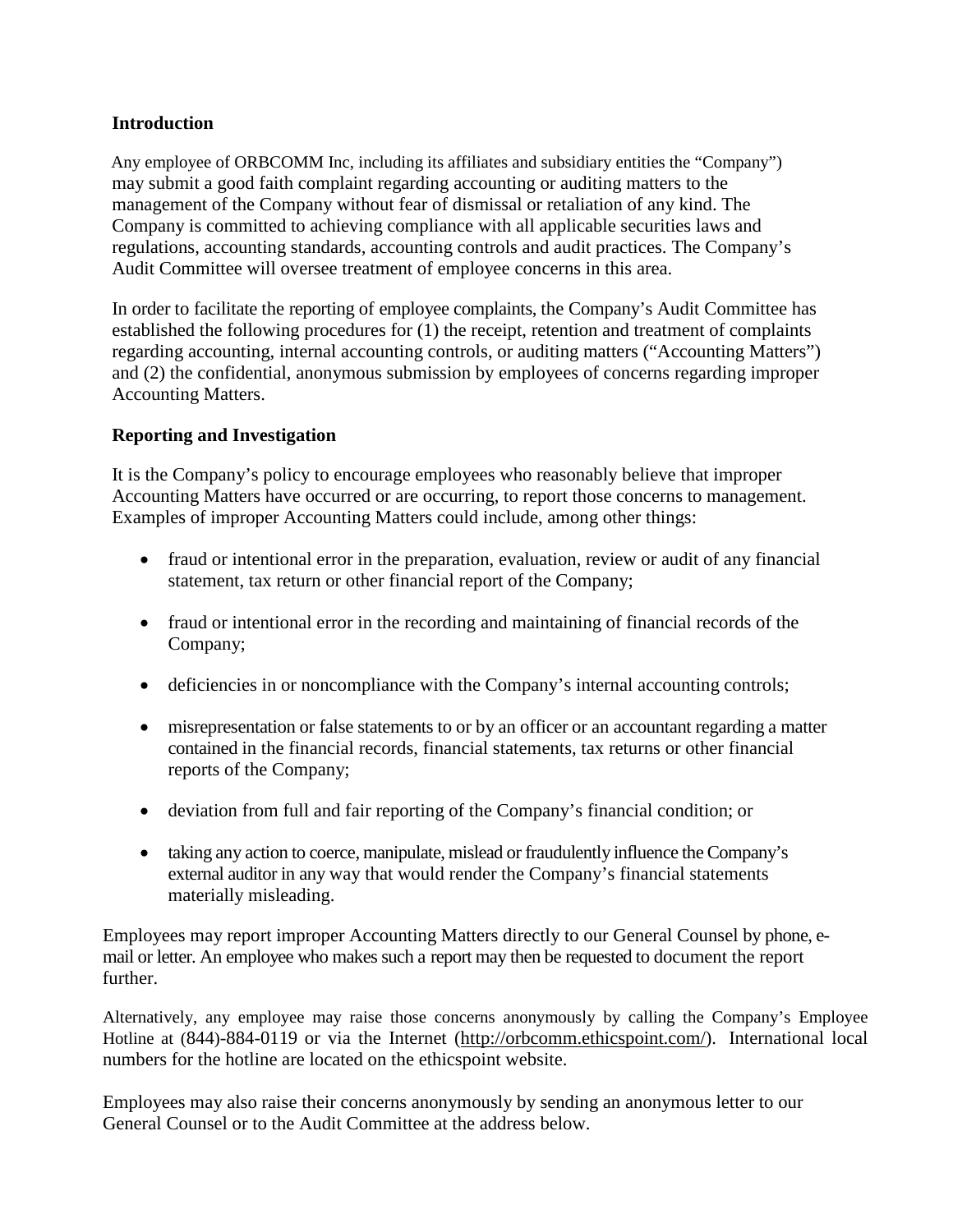If an employee has reason to believe that our General Counsel is involved in these matters, he or she should report those facts to the Audit Committee of the Board of Directors. The employee may do so by calling the Company's Employee Hotline or by sending a letter to the Audit Committee of our Board of Directors addressed to ORBCOMM Employee Hotline, at the NJ headquarters address. No employee is obliged to give his or her name in any communication to the Audit Committee. Complaints submitted through this anonymous process will be presented to the Audit Committee at its next regularly-scheduled meeting, or earlier if appropriate.

When submitting a report, you are asked to provide as much detailed information as possible. Providing detailed information, rather than general comments, will greatly assist the Company in effectively investigating reports. This is particularly important where an employee submits a report anonymously because the Company will be unable to contact the reporting employee with requests for additional information or clarification.

#### **Treatment of Complaints**

Upon receipt of a complaint, the General Counsel will (1) determine whether the complaint actually pertains to Accounting Matters and (2) when possible, acknowledge receipt of the complaint to the sender.

Complaints relating to Accounting Matters will be reviewed under the direction of the Audit Committee and with oversight by the General Counsel, or such other persons as the Audit Committee determines to be appropriate. Confidentiality will be maintained to the fullest extent possible, consistent with the need to conduct an adequate review. Prompt and appropriate corrective action will be taken when and as warranted in the judgment of the Audit Committee.

The Company will not discharge, demote, suspend, threaten, harass or in any manner discriminate against any employee in the terms and conditions of employment based upon any lawful actions of such employee with respect to good faith reporting of complaints regarding Accounting Matters or otherwise as specified in Section 806 of the Sarbanes-Oxley Act of 2002.

All reports will be promptly investigated, and all information disclosed during the course of the investigation will remain confidential, except as necessary to conduct the investigation and take any remedial action, in accordance with applicable laws and regulations. All employees and supervisors have a duty to cooperate in the investigation of reports of improper Accounting Matters. The specific action taken in any particular case will depend upon the nature and gravity of the conduct or circumstances reported, and the quality of the information provided.

An employee will be subject to disciplinary action, which may include the termination of employment, if the employee fails to cooperate in an investigation, or deliberately provides false information during an investigation.

If, at the conclusion of its investigation, the Company determines that improper Accounting Matters have occurred, the Company will take effective remedial action commensurate with the severity of the offense. This action may include disciplinary action against the accused party, up to and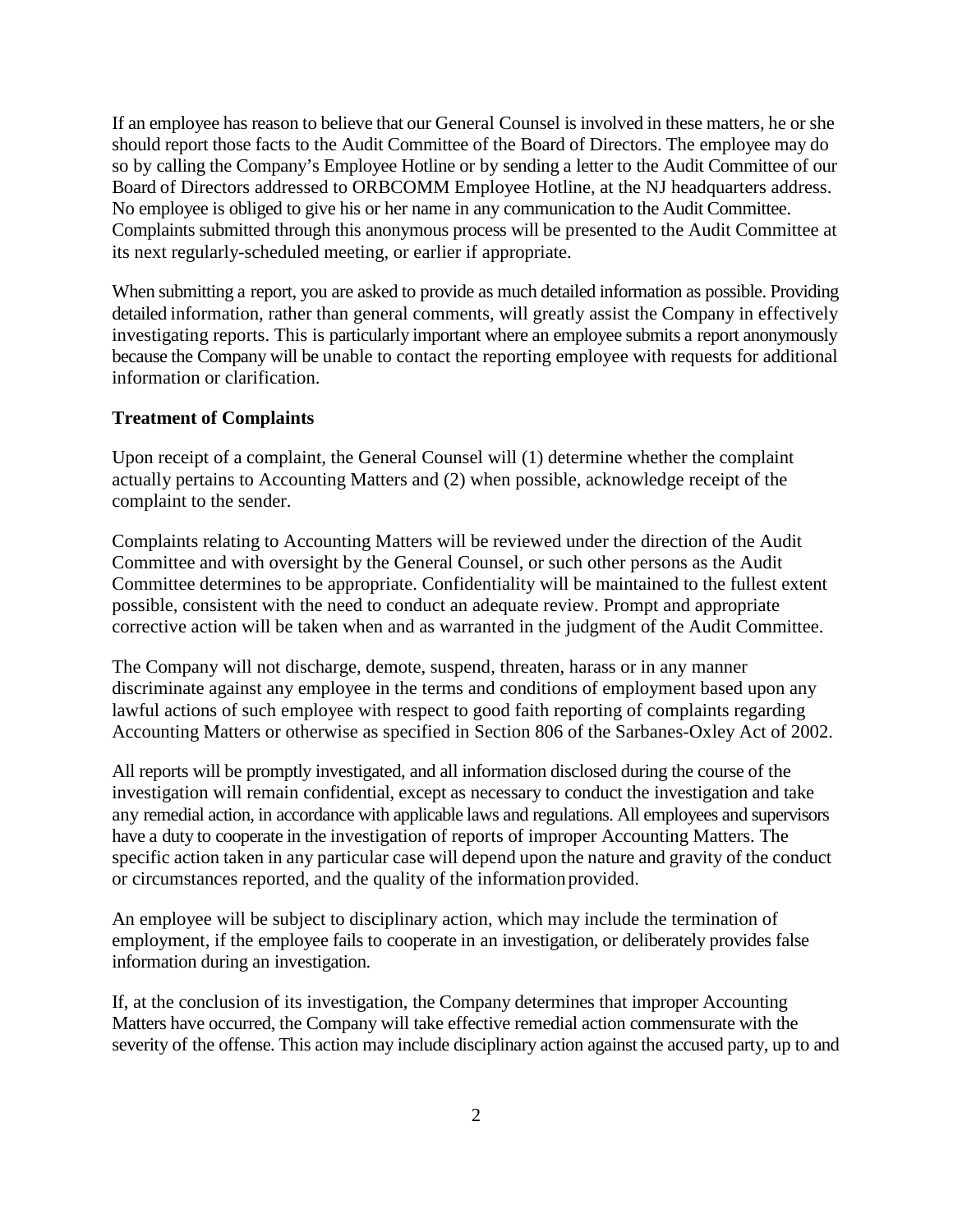including termination. Reasonable and necessary steps will also be taken to prevent any further violations. Due to the anonymous nature of some of the complaints, a person who reports a suspected violation may not be informed of the results of an investigation.

The General Counsel will maintain a log of all complaints, tracking their receipt, investigation and resolution and shall prepare a periodic summary report thereof for the Audit Committee. The Audit Committee will retain or cause to be retained any communication regarding reports about improper Accounting Matters, together with such related materials as the Audit Committee may deem appropriate, for a period of five years (or such other period as the Audit Committee may deem appropriate).

#### **Freedom from Retaliation**

TheCompany is committed to providing a work environment in which employees who reasonably believe that improper Accounting Matters have occurred can raise those concerns free of discrimination, retaliation or harassment.

Accordingly, the Company strictly prohibits discrimination, retaliation or harassment against any employee who, based on his or her reasonable belief that such conduct or practices have occurred or is occurring, reports that information to the employee's supervisor, or those designated in this policy as having the authority to investigate, discover or terminate any such conduct or practices. The Company also strictly prohibits any discrimination, retaliation or harassment against any person who participates in an investigation of complaints about improper Accounting Matters.

All employees and supervisors have a duty to cooperate in the investigation of reports of discrimination, retaliation or harassment resulting from the reporting or investigation of such matters.

If you believe that you have been subject to discrimination, retaliation or harassment for having made a report under this policy, you must immediately report those facts by contacting the General Counsel or the Company's Employee Hotline. It is imperative that you bring the matter to the Company's attention promptly so that any concern of discrimination, retaliation or harassment can be investigated and addressed promptly and appropriately.

Any complaint that any managers, supervisors or employees are involved in discrimination, retaliation or harassment related to the reporting or investigation of improper Accounting Matters, will be promptly and thoroughly investigated in accordance with the Company's investigation procedures outlined above. If a complaint of discrimination, retaliation or harassment is substantiated, appropriate disciplinary action, up to and including termination, will be taken.

Employees who file reports or provide evidence which they know to be false or without reasonable belief in the truth and accuracy of such information will not be protected by the above policy and may be subject to disciplinary action, up to and including termination.